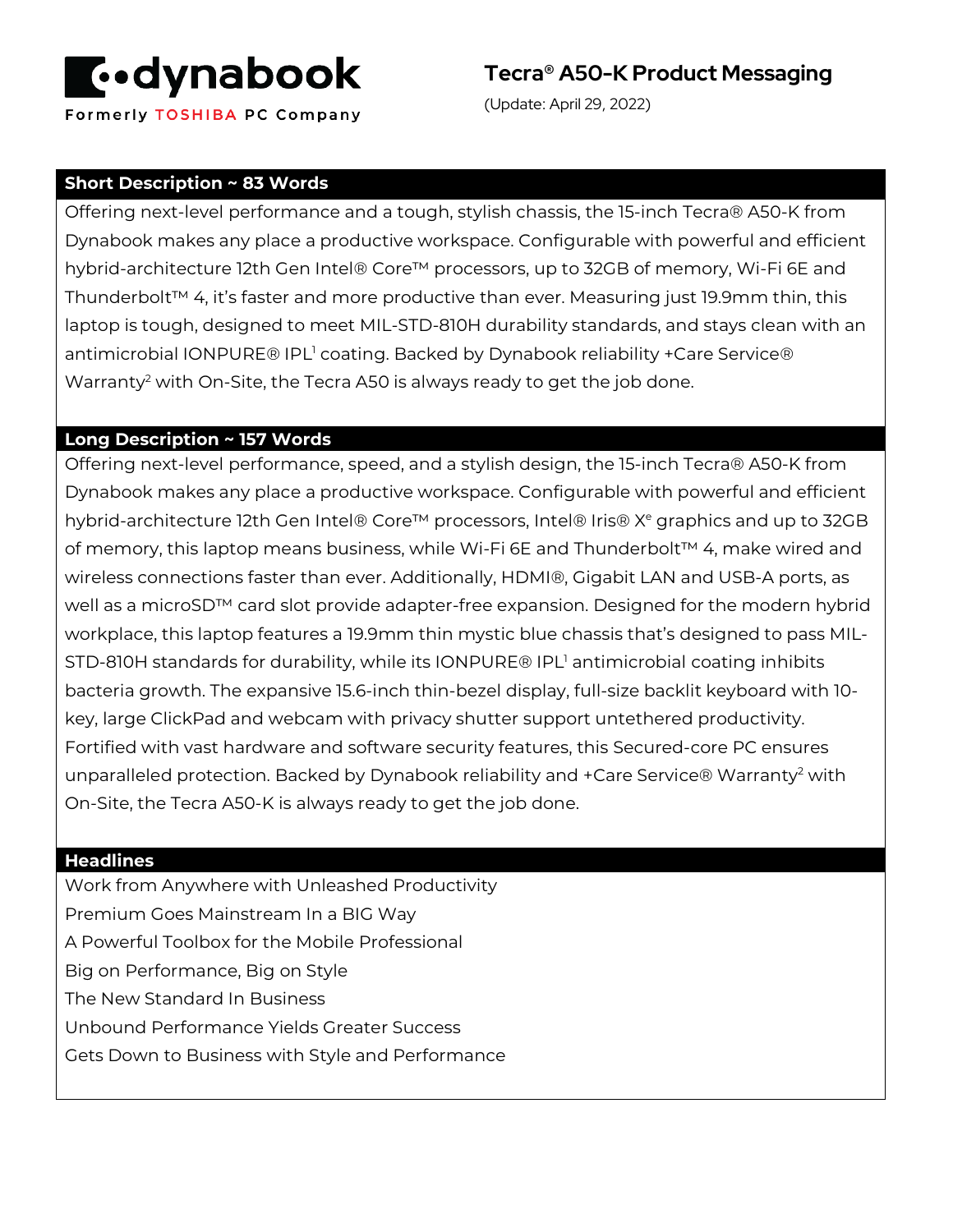#### **Feature Vignettes**

### **NEXT-GEN PROCESSOR FOR NEXT-LEVEL PERFORMANCE**

Offering the latest hybrid architecture 12th Gen Intel® Core<sup>™</sup> processors, Intel® Iris®  $X^e$ graphics and up to 32GB of memory, the Tecra® A50-K can be outfitted for serious performance.

## **FORTIFIED FOR MISSION-CRITICAL SECURITY**

Engineered to meet Microsoft's strict Secured-core PC requirements, the Tecra® A50-K features secure hardware and software designed to offer unrelenting protection against data, device, and identity threats.

### **DEFENDS AGAINST MICROBES**

The Tecra® A50-K boasts a unique Mystic Blue chassis that stands out from a sea of monochromatic competitors. The base, lid and palm rest are also coated in an EPA-approved antimicrobial paint additive called IONPURE® IPL to help inhibit the growth of bacteria.

# **A FULL-SIZE WORKSPACE IN A COMPACT FOOTPRINT**

The thin and lightweight Tecra® A50-K packs a full-size workspace, complete with a narrowbezel 15.6-inch display and backlit keyboard with 10-key and large ClickPad into a surprisingly compact footprint.

# **CONNECT AT SUPERHERO SPEEDS**

With two Thunderbolt™ 4 ports, users can connect to modern accessories, docks, displays, and more at blistering speeds. Dynabook offers wired docking solutions that seamlessly connect up to four external 4K displays, as well as a variety of other USB and USB-C® accessories with a single cable connection.

# **TORTURE TESTED TO EXTREME STANDARDS**

Go from the office to the field and anywhere in between with confidence that your laptop will endure the environment. With a tough and lightweight chassis design, the Tecra® A50-K was designed to pass MIL-STD-810H testing standards for durability and endurance.

# **BACKED BY THE BEST WARRANTY IN THE BUSINESS**

The Tecra® A50 comes standard with Dynabook's +Care Service® Warranty<sup>2</sup> with On-Site service (up to four years for build-to-order configurations). +Care Service warranties help businesses reduce IT costs by minimizing laptop downtime.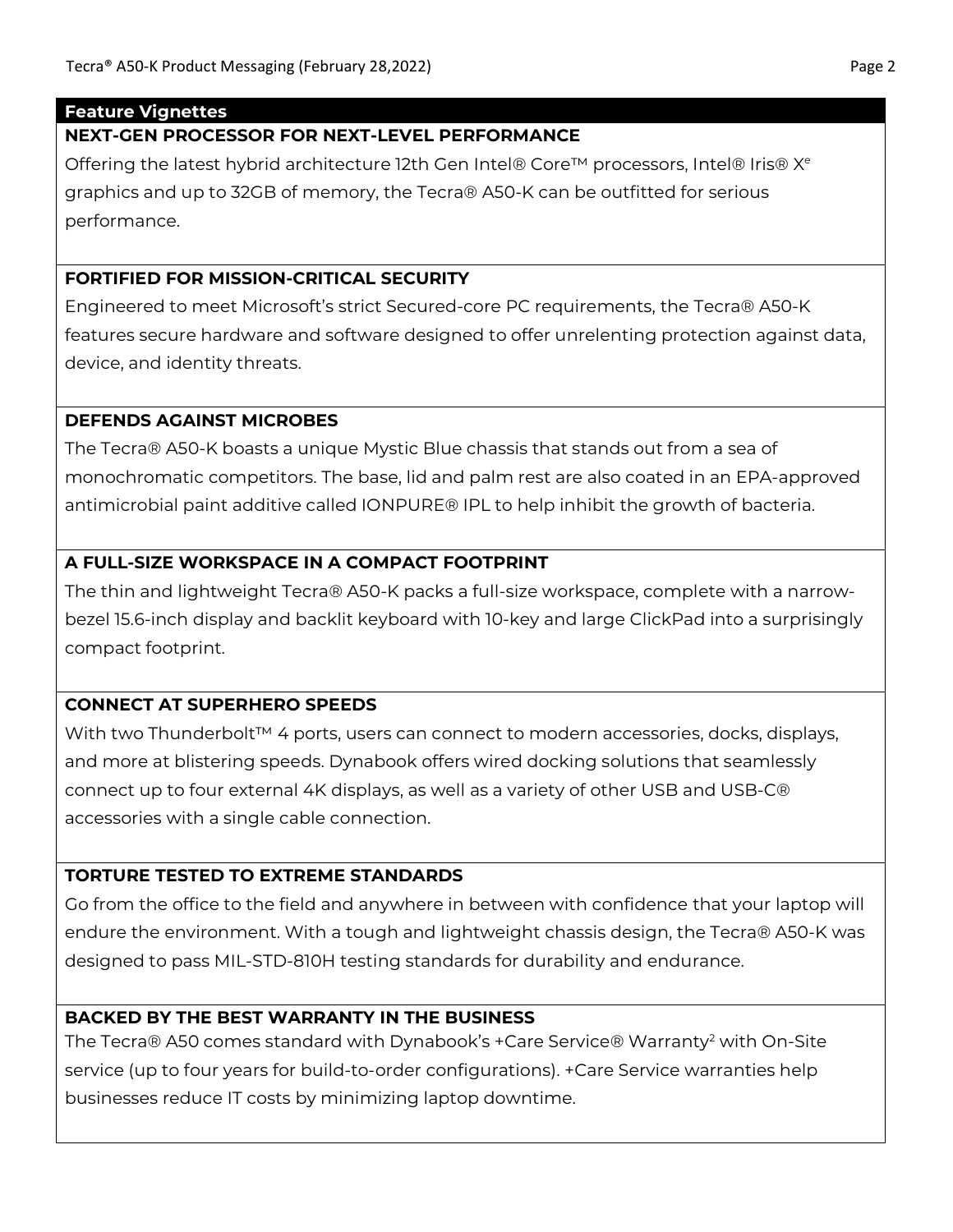#### **MASTERING THE MODERN HYBRID WORKPLACE**

Beyond its go-anywhere portability and unrelenting security, the Tecra® A50 fosters a collaborative modern workplace with its HD webcam with privacy shutter, dual beamforming mics and powerful stereo speakers with DTS® audio enhancement.

### **Gallery Features**

#### **Processor**

With new hybrid architecture 12th Gen Intel® Core™ processors, configurable up to 12 cores, and Intel® Iris®  $X<sup>e</sup>$  graphics, the Tecra A50-K benefits from a massive performance and efficiency boost.

## **Operating System**

Windows 11 Pro provides enhanced productivity features that deliver users a more personalized and intuitive user experience. The Tecra A50-K can also be pre-configured with Windows 10 Pro and is eligible for a free upgrade to Windows 11 Pro.

### **Display**

Equipped with a large 15.6-inch display, the Tecra A50-K is the perfect size for maximizing productivity. Available in touch and non-touch configurations, Dynabook has screen options to fit everybody's work style.

### **Audio**

Great for collaborating, videoconferencing, and more, the integrated stereo speakers produce clear, intelligible audio, while DTS® audio processing dials in the performance for different content types.

# **Input Devices**

Packed within the small footprint of this large laptop is a full-sized, backlit keyboard with 10 key and a large ClickPad, that together provide a comfortable and productive workspace.

# **Expansion**

The Tecra A50-K is equipped with all the ports most professionals need for work, including two USB Type-A and two USB Type-C® Thunderbolt™ 4 ports, Gigabit LAN, a 3.5mm audio jack and a microSD™ card slot.